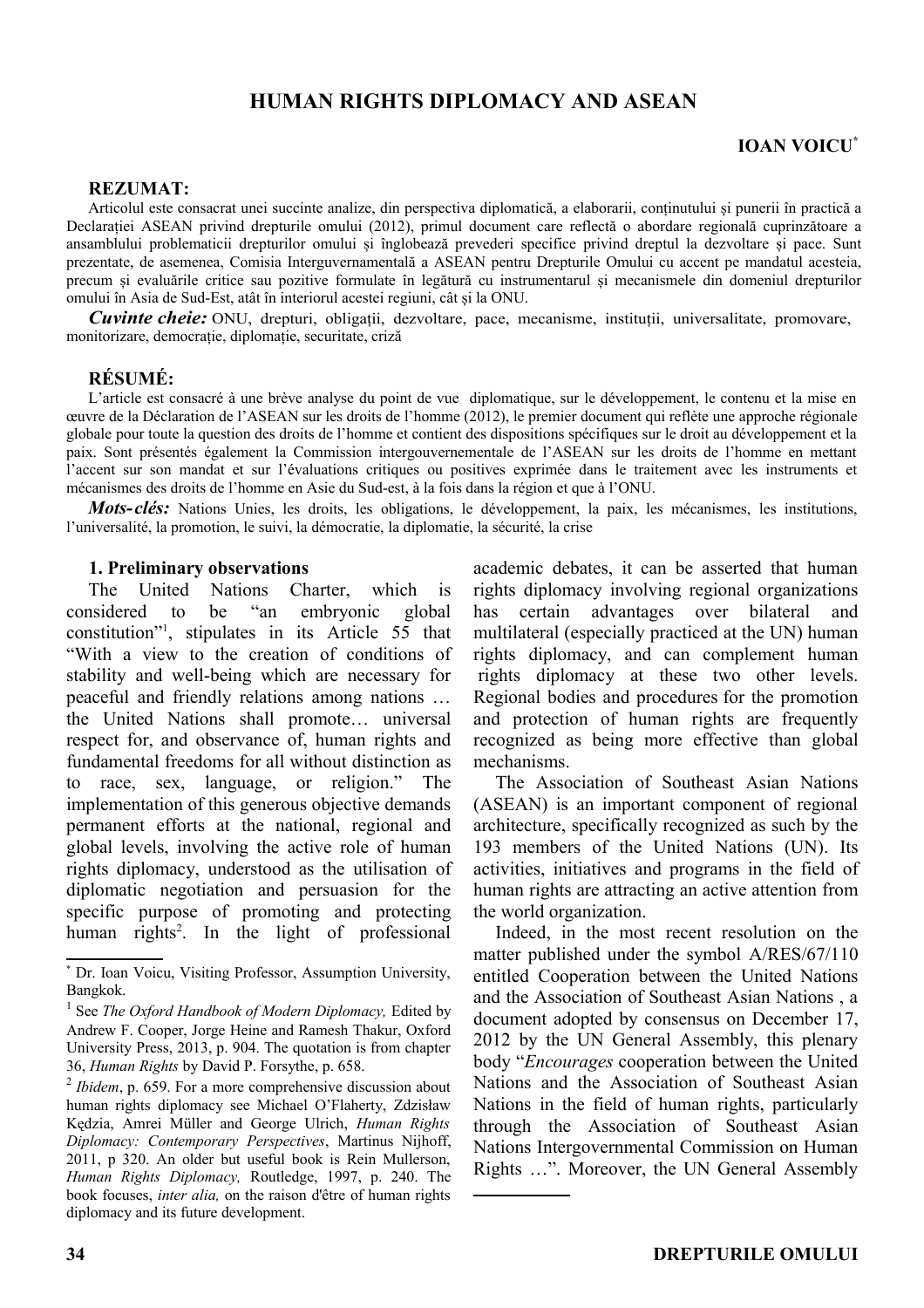puts this issue in an appropriate global context by specifying that it "*Recognizes* the value of comprehensive partnership between the United Nations and the Association of Southeast Asian Nations in providing timely and effective responses to global issues of mutual concern, in the context of partnership between the United Nations and regional organizations, and thus encourages the United Nations and the Association of Southeast Asian Nations to explore concrete measures dedicated to expanding and deepening cooperation, particularly in the areas of peace and security, including the exchange of experiences and best practices on conflict resolution and post-conflict demining activities, economic and social development towards the achievement of the Millennium Development Goals, food and energy security, sustainable development, disaster management and climate change, *the promotion of human rights and democracy*..."[3](#page-1-0) .

The present article is dedicated to the most important achievement of the Association of Southeast Asian Nations Intergovernmental Commission on Human Rights (AICHR), namely the negotiation, elaboration, final drafting and adoption of the ASEAN Human Rights Declaration.

First of all it is appropriate to clarify the complex diplomatic process leading to the adoption of this document. In our analysis we will respect the official terminology and a spelling used in the original ASEAN documents.

The establishment of an ASEAN regional mechanism on human rights became an urgent matter after the ASEAN Charter entered into force on December 15, 2008. Article 14 of this multilateral legal instrument states that "In conformity with the purposes and principles of the ASEAN Charter relating to the promotion and protection of human rights and fundamental freedoms, ASEAN shall establish an ASEAN human rights body"<sup>[4](#page-1-1)</sup>.

To give tangibility to that article, a High Level Panel was set up to draft the Terms of Reference (TOR) of the future Association of Southeast Asian Nations Intergovernmental Commission on Human Rights (AICHR). The document containing the TOR of AICHR was adopted after diplomatic negotiations by the ASEAN Foreign Ministers Meeting in July 2009. On 23 October 2009 the ten AICHR Representatives, one from each Member State, were appointed and AICHR was officially inaugurated at the 15th ASEAN Summit in Cha-am Hua Hin, Thailand by the ASEAN Leaders.<sup>[5](#page-1-2)</sup>

The AICHR Representatives have different professional backgrounds and experiences, including diplomacy, and are appointed for a threeyear term of office.

AICHR's activities are presented in a Five-Year Work Plan  $2010 - 2015$ , and in the annual high priority programs, approved by the ASEAN Foreign Ministers in January 2012. In accordance with its powers and functions, the AICHR has adopted the Rules of Procedure of the AICHR Fund, the Guidelines on the Operations of AICHR and the Terms of Reference for its thematic studies.

AICHR intends to conduct thematic studies on topics such as: Corporate Social Responsibility, Migration, Trafficking in Persons particularly women and children, Child soldiers, Women and children in conflicts and disasters, Juvenile justice, Right to information in criminal justice, Rights to health (includes Reproductive health of Women), Rights to education, Right to life (includes Capital Punishment), and Right to Peace.

AICHR was also involved in conducting research, trainings and workshops in the field of human rights. It has partnership relations with UN agencies and development partners. It has organized two study visits to the United States and to Europe in 2010-2011.

It should be emphasized that the AICHR has focused its major efforts on the drafting of the ASEAN Human Rights Declaration (AHRD). The

<span id="page-1-0"></span><sup>3</sup> The full text of the resolution is available at http://www.un.org/depts/dhl/resguide/r67\_en.shtml. It was sponsored by all ASEAN Member States (Brunei Darussalam, Burma (Myanmar), Cambodia, Indonesia, Laos, Malaysia, Philippines, Singapore, Thailand, Vietnam), as well as by some European countries, including Denmark, Finland, France and Hungary.

<span id="page-1-1"></span><sup>4</sup> The ASEAN Charter is available at www.asean.org. One of the most recent books on ASEAN and human rights is Vitit Muntarbhorn, *Unity in Connectivity? Evolving Human Rights Mechanisms in the ASEAN Region*, Martinus Nijhoff, 2013, p 256. The author is a Professor of Law at Chulalongkorn

<span id="page-1-2"></span>University in Bangkok. He has helped the UN in a variety of capacities, including as a consultant, expert and Special Rapporteur. A more general but useful book containing updated references to human rights is Christopher B. Roberts, *ASEAN Regionalism: Cooperation, Values and Institutionalisation,* Routledge, 2013, p. 280. The book has the merit of offering an empirical analysis of the regional integration through ASEAN and of the limitations and difficulties met in the process of creating an ASEAN identity. <sup>5</sup> See the relevant documents at ww.asean.org.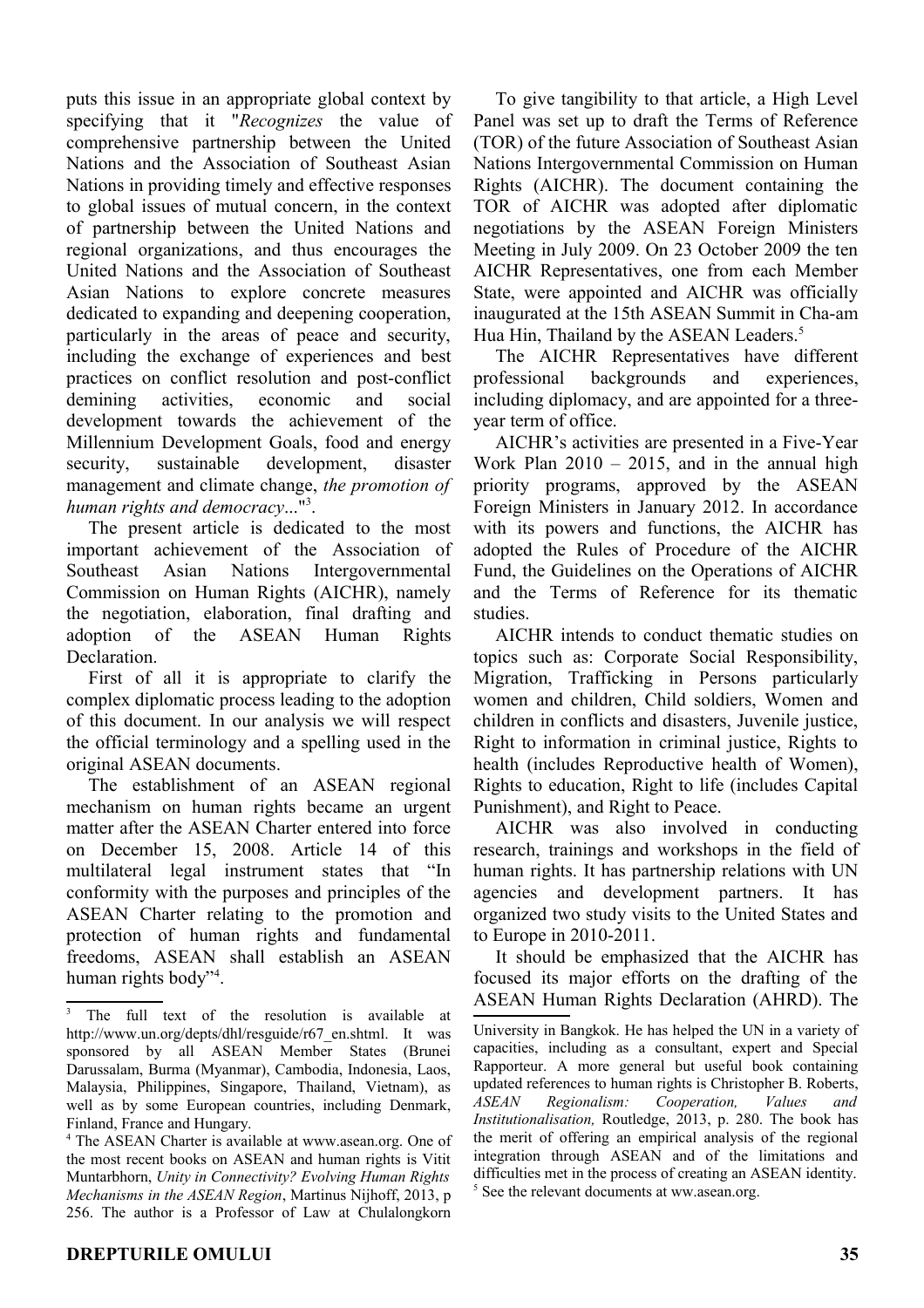text of the Declaration was drafted and negotiated by the AICHR in 10 meetings hosted in different countries and was further considered and adopted unanimously by the 10 ASEAN members on November 18, 2012 at a summit conference in Phnom Penh, Cambodia and published on November 19,2012.

This Declaration, which is the outcome of multilateral negotiations conducted in a difficult political environment, will be analyzed in detail in the next section of this article. It is considered to be a landmark political document in terms of human rights in the ASEAN area, reflecting important aspirations of the peoples represented by this regional institution with a population estimated in 2013 to 620 million . It is also the most significant guiding document for human rights cooperation in the South East Asia region.

# **2. A pioneer document**

The first function of diplomacy being negotiation, it should be noted from the very beginning that the ten members of the AICHR have proved a remarkable professional tenacity in leading their difficult deliberations to a win-win situation illustrated by a 40 paragraphs draft Declaration introduced by a substantive preamble.<sup>[6](#page-2-0)</sup>

In the preamble, the Heads of State/Government of the 10 Member States of the ASEAN reaffirmed their adherence to the purposes and principles of ASEAN as enshrined in the ASEAN Charter, in particular the respect for and promotion and protection of human rights and fundamental freedoms, as well as the principles of democracy, the rule of law and good governance.

Demonstrating consistency in their approach to the human rights fields, the ASEAN Leaders reaffirmed also their commitment to the Universal Declaration of Human Rights, the Charter of the United Nations, the Vienna Declaration and Programme of Action (1993), and other international human rights instruments to which ASEAN Member States are parties.

Regional efforts and achievements in the same field have not been not ignored. Consequently, the ASEAN Leaders reaffirmed in specific terms the importance of ASEAN's efforts in promoting human rights, including the Declaration of the Advancement of Women in the ASEAN Region and the Declaration on the Elimination of Violence against Women in the ASEAN Region.

The preamble's last paragraph expresses an optimistic conviction that the ASEAN Declaration on Human Rights will help establish a framework for human rights cooperation in the region and contribute to the ASEAN community building process.

In its operative part, the Declaration contains six sections dealing with general principles, civil and political rights, economic, social and cultural rights, the right to development and the right to peace, and includes some final provisions related to the cooperation in the promotion and protection of human rights.

Under general principles, a number of 9 paragraphs express essential ideas about human rights on the basis of the most significant UN documents. Special mention should be made about paragraph 6, according to which "The enjoyment of human rights and fundamental freedoms must be balanced with the performance of corresponding duties as every person has responsibilities to all other individuals, the community and the society where one lives. It is ultimately the primary responsibility of all ASEAN Member States to promote and protect all human rights and fundamental freedoms".

The UN concepts and terminology of human rights, as endorsed today by its 193 members after many years of diplomatic debates and negotiations are highly visible in the text of the Declaration. Thus, paragraph 7 states that "All human rights are universal, indivisible, interdependent and interrelated. All human rights and fundamental freedoms in this Declaration must be treated in a fair and equal manner, on the same footing and with the same emphasis. At the same time, the realisation of human rights must be considered in the regional and national context bearing in mind different political, economic, legal, social, cultural, historical and religious backgrounds".

Paragraph 9, - the last one listed under general principles, - is also fully inspired from the UN doctrine on the matter. It stipulates that "In the realisation of the human rights and freedoms contained in this Declaration, the principles of impartiality, objectivity, non-selectivity, nondiscrimination, non-confrontation and avoidance of double standards and politicisation, should always be upheld. The process of such realisation shall

<span id="page-2-0"></span><sup>6</sup> The full English version of the ASEAN Human Rights Declaration is available at www.asean.org. Translations in national languages have been produced and circulated in the whole area covered by ASEAN. See also the text of the AHRD and other relevant documents at www.aichr.org .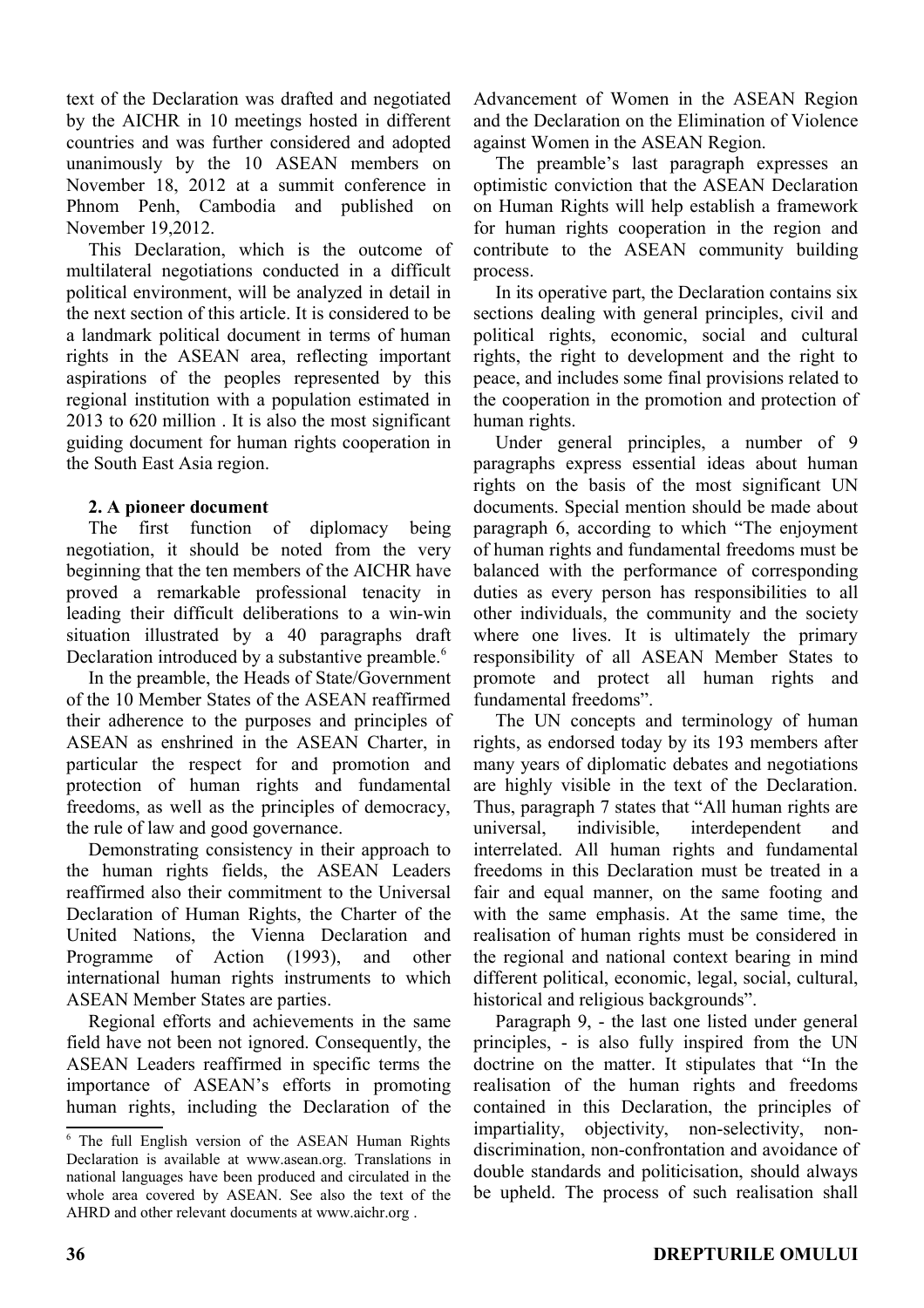take into account peoples' participation, inclusivity and the need for accountability."

In the second section (paragraphs 10-25) of the Declaration under consideration, "ASEAN Member States affirm all the civil and political rights in the Universal Declaration of Human Rights." Specific references to ASEAN appear in paragraph 19, according to which" The family as the natural and fundamental unit of society is entitled to protection by society and each ASEAN Member State."

In conformity with paragraph 20 (3) "No person shall be liable to be tried or punished again for an offence for which he or she has already been finally convicted or acquitted in accordance with the law and penal procedure of each ASEAN Member State."

In the third section of the Declaration (paragraphs 26-34), the very first provision reminds that "ASEAN Member States affirm all the economic, social and cultural rights in the Universal Declaration of Human Rights". Specific references to the ASEAN's practice appear in paragraph 27 (3), according to which "No child or any young person shall be subjected to economic and social exploitation. Those who employ children and young people in work harmful to their morals or health, dangerous to life, or likely to hamper their normal development, including their education should be punished by law. ASEAN Member States should also set age limits below which the paid employment of child labour should be prohibited and punished by law". In conformity with paragraph 29 (2) "The ASEAN Member States shall create a positive environment in overcoming stigma, silence, denial and discrimination in the prevention, treatment, care and support of people suffering from communicable diseases, including HIV/AIDS."

An interesting reference to ASEAN is contained in paragraph 30 (3) in conformity with which "Education shall be directed to the full development of the human personality and the sense of his or her dignity. Education shall strengthen the respect for human rights and fundamental freedoms in ASEAN Member States. Furthermore, education shall enable all persons to participate effectively in their respective societies, promote understanding, tolerance and friendship among all nations, racial and religious groups, and enhance the activities of ASEAN for the maintenance of peace". ASEAN is again

mentioned in paragraph 33 which states that "ASEAN Member States should take steps, individually and through regional and international assistance and cooperation, especially economic and technical, to the maximum of its available resources, with a view to achieving progressively the full realisation of economic, social and cultural rights recognised in this Declaration."

The last specific reference to ASEAN in the section dedicated to economic, social and cultural rights is contained in paragraph 34 on the basis of which "ASEAN Member States may determine the extent to which they would guarantee the economic and social rights found in this Declaration to nonnationals, with due regard to human rights and the organisation and resources of their respective national economies."

The ASEAN Declaration on Human Rights is a pioneer document in Southeast Asia not only as a result of being the first comprehensive document of this nature in the history of this regional institution, but also because it is unique by its particular attention and special approach concerning the right to development and the right to peace which are treated separately in an individual section.

Thus, the fourth section of the Declaration is entitled "Right to development" and contains three paragraphs. Their style is mostly descriptive. The exemplifications are instructive. Paragraph 35 reminds that "The right to development is an inalienable human right by virtue of which every human person and the peoples of ASEAN are entitled to participate in, contribute to, enjoy and benefit equitably and sustainably from economic, social, cultural and political development. The right to development should be fulfilled so as to meet equitably the developmental and environmental needs of present and future generations. While development facilitates and is necessary for the enjoyment of all human rights, the lack of development may not be invoked to justify the violations of internationally recognised human rights."

Paragraph 36 tries to put the right to development in an operational context. It states that "ASEAN Member States should adopt meaningful people-oriented and gender responsive development programmes aimed at poverty alleviation, the creation of conditions including the protection and sustainability of the environment for the peoples of ASEAN to enjoy all human rights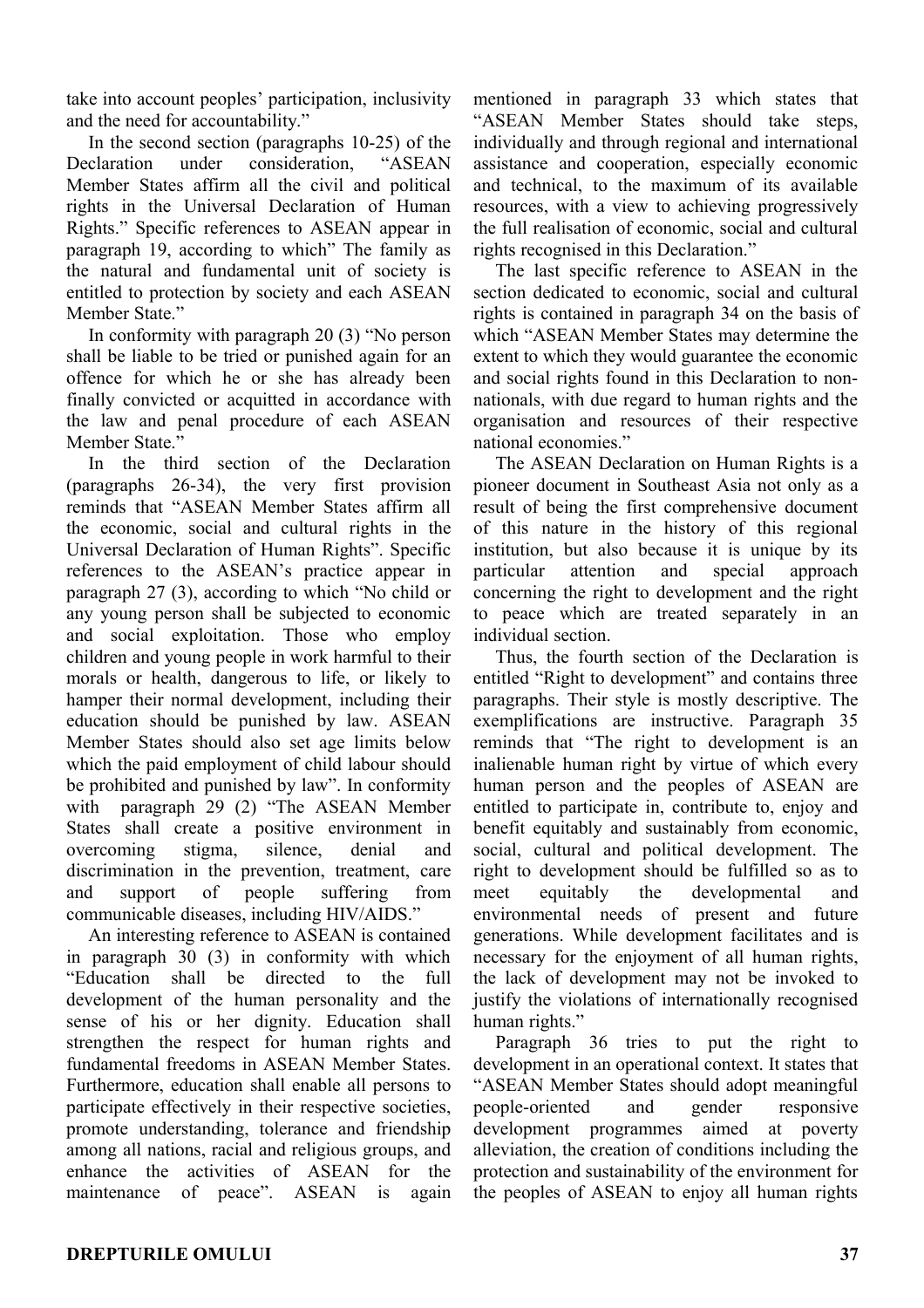recognised in this Declaration on an equitable basis, and the progressive narrowing of the development gap within ASEAN."

Finally, paragraph 37 can be characterized as a adequate example or outcome of diplomacy by declamation. Its text reads as follows: "ASEAN Member States recognise that the implementation of the right to development requires effective development policies at the national level as well as equitable economic relations, international cooperation and a favourable international economic environment. ASEAN Member States should mainstream the multidimensional aspects of the right to development into the relevant areas of ASEAN community building and beyond, and shall work with the international community to promote equitable and sustainable development, fair trade practices and effective international cooperation."

From the political point of view the presence of the right to peace in the short sixth section of the Declaration has an undeniable symbolic value. However, the only paragraph dedicated to this right remains quite elliptic on substance and does not benefit of further elaboration, as it was the case over the years with the UN resolutions on the same topic.

Paragraph 38 is quite limited and reminds only that "Every person and the peoples of ASEAN have the right to enjoy peace within an ASEAN framework of security and stability, neutrality and freedom, such that the rights set forth in this Declaration can be fully realised. To this end, ASEAN Member States should continue to enhance friendship and cooperation in the furtherance of peace, harmony and stability in the region."

It is surprising to see that this paragraph does not make any reference to peace-based values proclaimed in the ASEAN Charter. In this regard, it is useful to remind that in its resolution 67/173. Promotion of peace as a vital requirement for the full enjoyment of all human rights by all adopted by the UN General Assembly on December 20, 2012, the plenary forum of the world organization "*Reaffirms* that the peoples of our planet have a sacred right to peace; *Also reaffirms* that the preservation of the right of peoples to peace and the promotion of its implementation constitute a fundamental obligation of all States; *Stresses* that peace is a vital requirement for the promotion and protection of all human rights for all."[7](#page-4-0)

Section sixth, the last one, of the Declaration contains only two paragraphs related to the process of cooperation for the promotion and protection of human rights.

In conformity with paragraph 39,"ASEAN Member States share a common interest in and commitment to the promotion and protection of human rights and fundamental freedoms which shall be achieved through, *inter alia,* cooperation with one another as well as with relevant national, regional and international institutions/organisations, in accordance with the ASEAN Charter."

Paragraph 40 which is also the final substantive paragraph of the whole Declaration has a practical orientation. It warns that "Nothing in this Declaration may be interpreted as implying for any State, group or person any right to perform any act aimed at undermining the purposes and principles of ASEAN, or at the destruction of any of the rights and fundamental freedoms set forth in this Declaration and international human rights instruments to which ASEAN Member States are parties."

# **3. Wide criticism**

In a positive assessment of the Declaration formulated in an article entitled *ASEAN 'Magna Carta' universalizes human rights*, Kevin R. Villanueva, one of its drafters and negotiators from the Philippines, wrote in *The Jakarta Post* January 8, 2013 that nothing like this document has ever been adopted by any country or by any other bloc with legal personality within ASEAN area.

The diplomatic process of negotiating the Declaration is well summarized by the author of the article. Indeed, between January and September 2012, the 10 representatives of the ASEAN Intergovernmental Commission on Human Rights braved 10 tough meetings in seven different cities around Southeast Asia and gave the human rights project its autochthonous shape. Special mention is made of novel and delicate notions on the right to peace and development analyzed in the second section of the present article.

Kevin R. Villanueva believes that one iconic feature of this regional Declaration is ASEAN's imprimatur on the universality of the international human rights regime. He reminds that the longest

<span id="page-4-0"></span><sup>&</sup>lt;sup>7</sup> The full text of the resolution can be consulted at http://www.un.org/depts/dhl/resguide/r67\_en.shtml.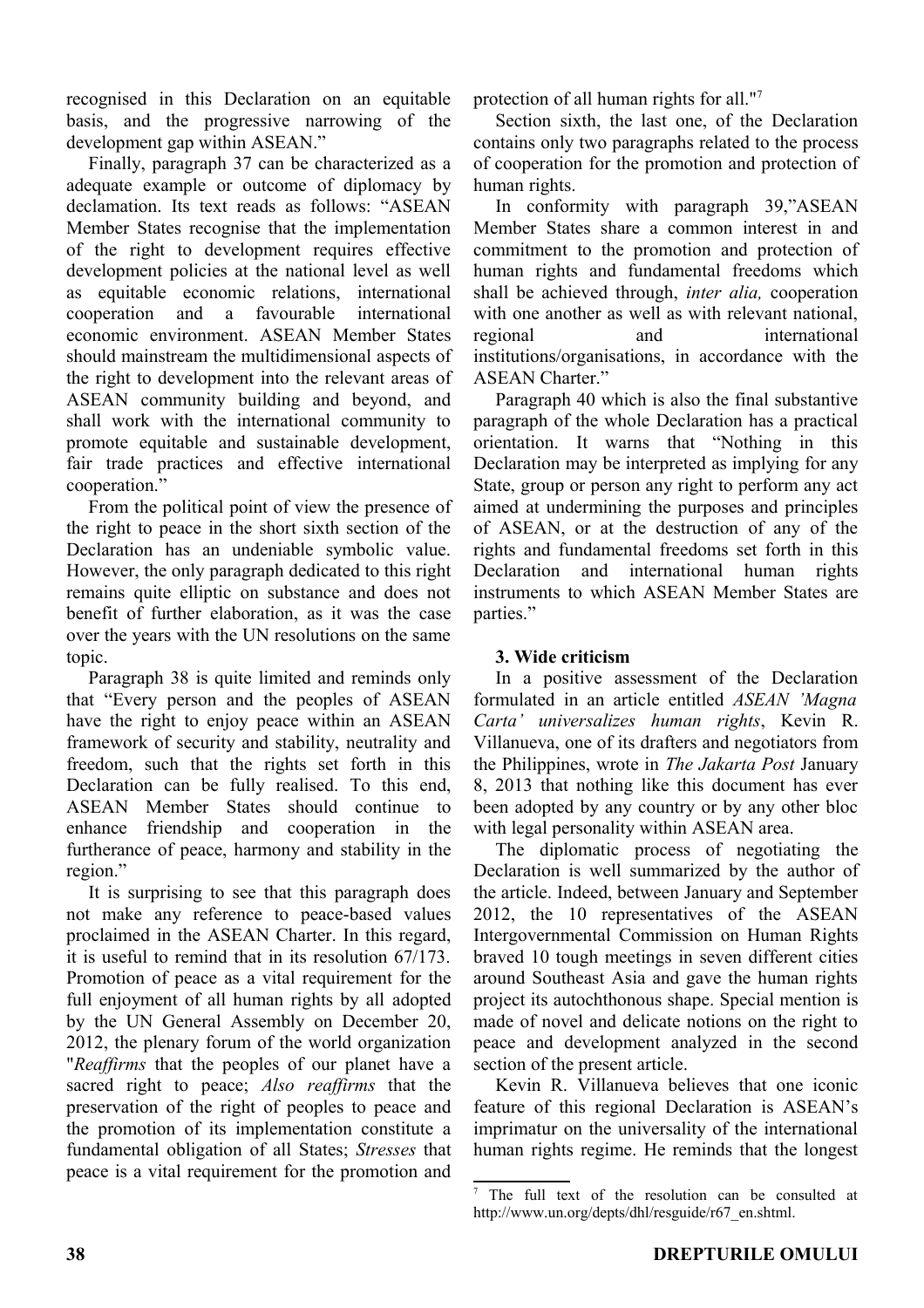and thorniest debates during the negotiations revolved around the word "regional particularities". The result was article 7 mentioned in the second section of this article .The word "Particularities" was purged, putting on record the ASEAN consensus for an effective end to pretexts for selectivity.

The same author appreciates that the negotiation process of the Declaration illustrated "the exceptional ideal of ASEAN regional solidarity in full action."

However, in spite of its achievements, ASEAN has been criticized from within and outside for the lack of an effective voting system.

During the entire drafting process and especially while negotiating the substance of article 7, the representatives invoked the ground rule to drop any issue when one or more states were in absolute disagreement.

Kevin R. Villanueva reveals that in consonance with ASEAN informality, the representatives/negotiators convened a series of what they call "retreats" in the course of the negotiations. It should be recalled that ASEAN officials, ministers and bureaucrats alike use this unique regional custom when they agree that protocol must give way to straight and intimate talks between peers. The drafters of the document , who were ultimately responsible for every word in the Declaration, managed to negotiate away from the public eye, combining first the requirements of confidentiality (not secrecy), and last, but not insignificantly, the ubiquitous value of saving face in Southeast Asian ethos.

The final conclusion of Kevin R. Villanueva about the drafting process as a whole is quite positive .In his opinion "we can also choose to look differently at this Declaration: One small step for ASEAN but one giant leap for humanity. The reverse is no less true: One small step for humanity, one giant leap for ASEAN. It is no small wonder that we now all stand to benefit either way."<sup>[8](#page-5-0)</sup>

However, it is necessary to remind that the above optimistic assessment is not generally shared in ASEAN area. The AICHR has been widely criticized for the lack of transparency and failure to consult with ASEAN civil society during the drafting process of the Declaration. Criticism from NGOs and representatives from the UN's Office of the High Commissioner on Human Rights had poured in prior to the adoption of this historic document. The main concern of the critics was that the standard of the ASEAN Human Rights Declaration could fall below international standards. The content of the Declaration itself has been also criticized by ASEAN civil society, international human rights organizations such as Amnesty International and Human Rights Watch, the U.S. Department of State, and the UN High Commissioner for Human Rights.

ASEAN civil societies have noted that "The Declaration fails to include several key basic rights and fundamental freedoms, including the right to freedom of association and the right to be free from enforced disappearance." Further, the Declaration contains clauses that many fear could be used to undermine human rights, such as "the realization of human rights must be considered in the regional and national context" (Art.  $7)^9$  $7)^9$ , or that human rights might be limited to preserve "national security" or a narrowly defined "public morality"  $(Art. 8)^{10}$  $(Art. 8)^{10}$  $(Art. 8)^{10}$ .

The US Department of State welcomed the Declaration, but with substantive reservations. The US State Department issued a statement of support, "in principle", for "ASEAN's efforts to develop a regional human rights declaration", but expressing concern for "the use of the concept of 'cultural relativism..., stipulating that domestic laws can trump universal human rights, incomplete descriptions that are mentioned elsewhere, introducing novel limits to rights, and language that could be read to suggest that individual rights are subject to group veto"<sup>[11](#page-5-3)</sup>.

<span id="page-5-0"></span><sup>&</sup>lt;sup>8</sup> The article by Kevin P.Villanueva is available on the site of The Jakarta Post at www.thejakartapost.com/.../asean-magnacarta-universalizes-human-rights.html.

<span id="page-5-1"></span><sup>9</sup> For the criticisim on AHRD see http://en.wikipedia.org/wiki/ASEAN\_Human\_Rights\_Declar ation.

<span id="page-5-2"></span><sup>10</sup> See note 9 *supra* as well as article "ASEAN leaders adopt lame-duck rights declaration". The Jakarta Post. Retrieved 4 January 2013.

From the criticism formulated by non-governmental organizations relevant aspects can be found in Amnesty International. "Civil society rejects flawed ASEAN Human Rights Declaration". Retrieved 17 January 2013. Human Rights Watch. "Civil Society Denounces Adoption of Flawed ASEAN Human Rights Declaration". Retrieved 17 January 2013.

<span id="page-5-3"></span><sup>&</sup>lt;sup>11</sup> See U.S. Department of State. "ASEAN Declaration on Human Rights" at

http://www.state.gov/r/pa/prs/ps/2012/11/index.htm. See also ASEAN Approves Controversial Human Rights Declaration". Voice of America at www.voanews.com/content/aseansummit-opens-in.../1548305.html, Nov 18, 2012.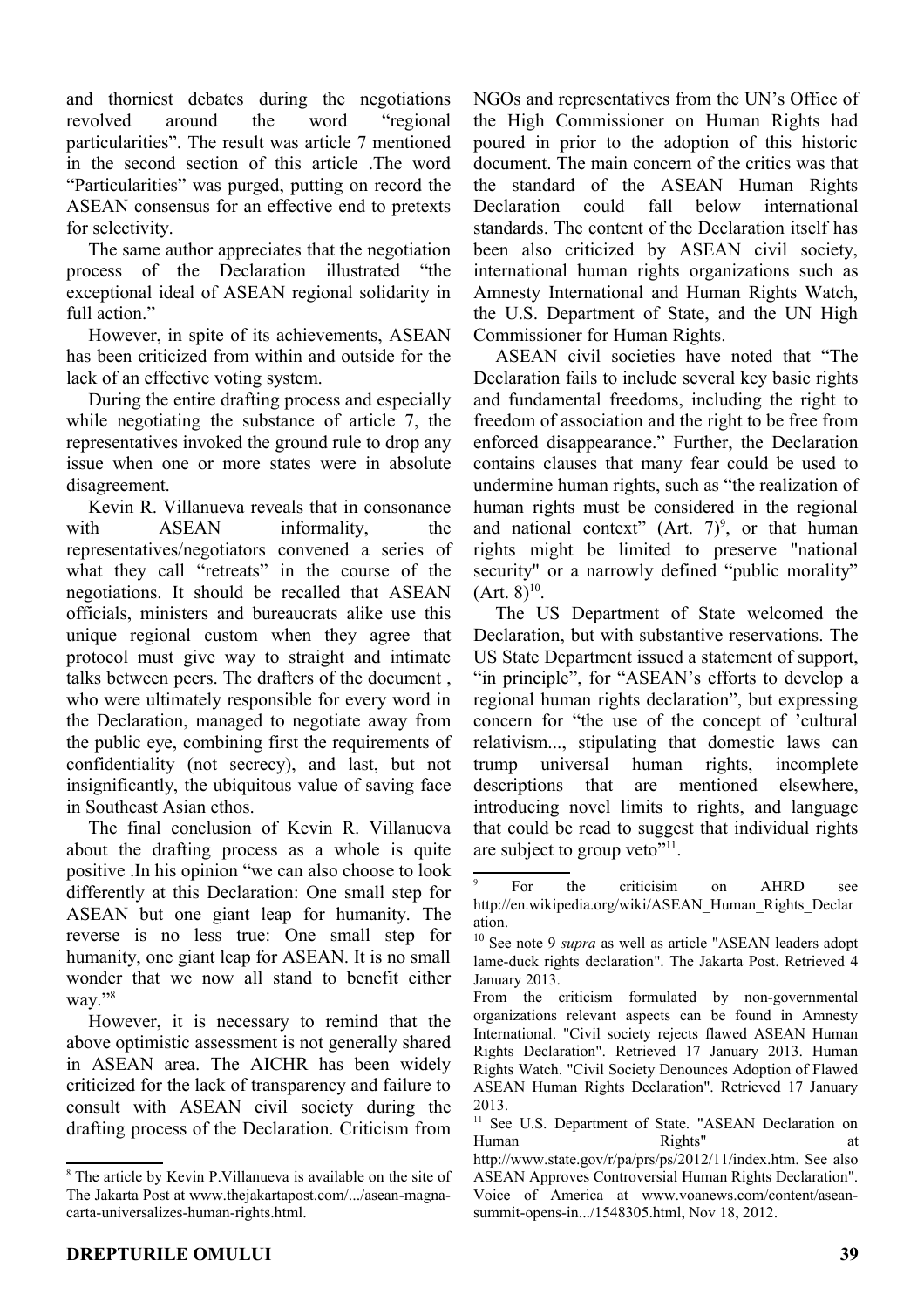The UN High Commissioner for Human Rights "welcomed the renewed commitment by leaders of the Association of Southeast Asian Nations to universal human rights norms" noting that "Other regions have shown how regional human rights systems can evolve and improve over time" and that "it is essential that ASEAN ensures that any language inconsistent with international human rights standards does not become a part of any binding regional human rights convention."<sup>[12](#page-6-0)</sup>

In an article entitled *The ASEAN approach to human rights* published by Ronald Eberhard, Groningen, Netherlands, in *The Jakarta Post* dated December 6, 2012, there is a more balanced and practice-oriented critical analysis of the Declaration.

According to this article, the long-awaited Declaration had become the center of attention among human rights observers and activists across the region. Ronald Eberhard believes that the International Covenant on Civil and Political Rights and the International Covenant on Economic, Social and Cultural Rights serve a good comparison for the ASEAN Human Rights Declaration. He finds merits in the AHRD, as there is a certain development that exceeds international expectations, such as an acknowledgement of the right to development and the right to peace.

The right to peace is considered to be even more interesting since there are no similar provisions in the other international conventions on human rights. The presence of this right in the Declaration suggests that ASEAN wishes to create a secure, stable and harmonious Southeast Asian region.

In Ronald Eberhard's opinion the right to development in the AHRD is an inalienable human right from economic, social, cultural and political development for the benefit of present and future generations. He reminds that there are at least two interpretations concerning this right. First is the inalienable human right for political development. This somehow has a broad interpretation. It could be interpreted as the right of citizens to participate in the political development of ASEAN member states, including enjoying its benefits or it could be interpreted in a narrow way of participating in democracy.

In accordance with a second interpretation, the recognition of the principle of intergenerational

equity is related to the sustainable development concept. As some ASEAN member states are blessed with mega biodiversity, it has to be developed in a sustainable manner to meet the needs of future generations.

The final conclusion of the article signed by Ronald Eberhard is a realistic one. The AHRD is characterized as "just an initial step for establishing a human rights mechanism in Southeast Asia. … ASEAN should aim to develop a binding human rights document while, at the same time, playing a harmonizing role amid the political development gap between ASEAN member states so that the relevant human rights provisions can be enforced effectively in the region."[13](#page-6-1)

# **4. Future efforts**

In a study entitled *A New Political Cooperation Treaty for ASEAN*? its author, Termsak Chalermpalanupap, a visiting research fellow at the ASEAN Studies Centre of the Institute of Southeast Asian Studies (ISEAS) in Singapore, develops some critical but realistic opinions about the future of ASEAN's activities in the field of human rights. $14$ 

In Termsak's view, the terms of reference (TOR) of AICHR reveal traces of struggle to develop a feasible balance between sovereignty (non-interference) and promotion of regional human rights cooperation. Ultimately, those in favor of upholding the primacy of national sovereignty seemed to have prevailed in the drafting of the TOR. Point 2.3 of the TOR, for example, states that AICHR shall be guided by the "Recognition that the primary responsibility to promote and protect human rights and fundamental freedoms rests with each Member State;" Point 3 of the TOR states that AICHR "*is a consultative body*", which means it has no authority to ensure respect for human rights or enforce ASEAN agreements on human rights in any Member States. On the other hand, the first purpose of AICHR is to "promote and protect human rights and

<span id="page-6-0"></span><sup>&</sup>lt;sup>12</sup> UN High Commissioner for Human Rights. "UN official welcomes ASEAN commitment to human rights, but concerned over declaration wording" at www.un.org/apps/news/story.asp?NewsID=43536.

<span id="page-6-1"></span><sup>&</sup>lt;sup>13</sup> The full text of the article by Ronald Eberhard is available at www.thejakartapost.com/.../the-asean-approach-humanrights.html.

<span id="page-6-2"></span><sup>&</sup>lt;sup>14</sup> See the study signed by Termsak Chalermpalanupap at ww.iseas.edu.sg/ISEAS/upload/files/final\_programme\_art20 13.pdf.See also by the same author *Promoting and Protecting Human Rights in ASEAN*, a well-documented study available at http://www.aseansec.org/wpcontent/uploads/2013/07/HLP-OtherDoc-2.pdf.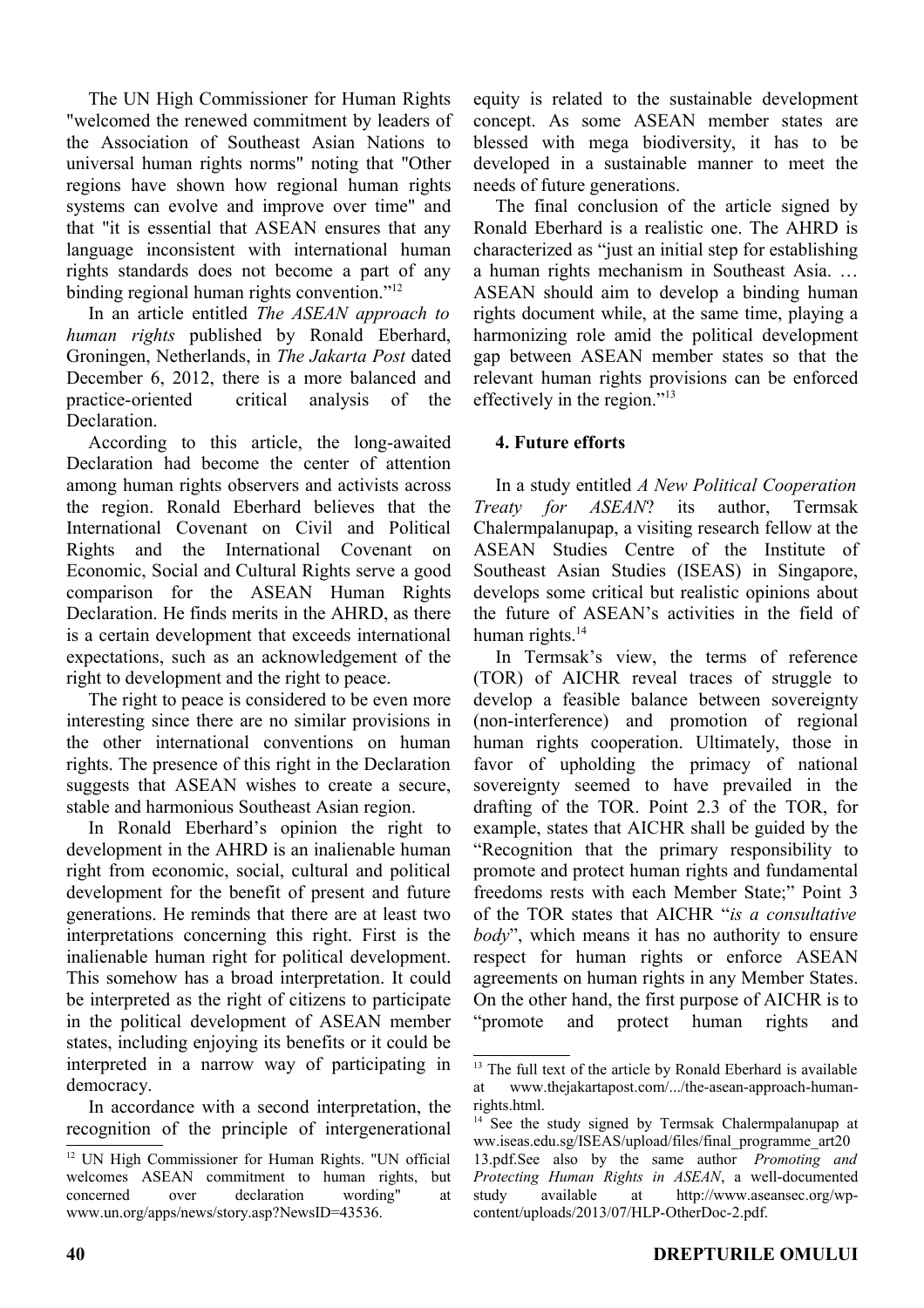fundamental freedoms of the peoples of ASEAN". Another idealistic purpose is to "uphold international human rights standards as prescribed by the Universal Declaration of Human Rights, the Vienna Declaration and Program of Action, and international human rights instruments to which ASEAN Member States are parties."

There is no doubt about the recognition of the obvious fact that the primary responsibility to promote and protect human rights and fundamental freedoms rests on individual ASEAN Member States. It is reiterated in the already analyzed ASEAN Human Rights Declaration (AHRD). Irrespective of this fact, critics have expressed serious disappointment with the AHRD, which they see as a renewed effort in ASEAN to curb human rights and fundamental freedoms rather than to limit government powers and prevent violation of human rights and fundamental freedoms. Moreover, for the time being there seems to be no consensus among ASEAN Member States to move on, towards a legally-binding ASEAN convention on human rights.

The limitations of the AHRD are well explained by Termsak Chalermpalanupap. Neither the AHRD nor the TOR of AICHR make clear how and what ASEAN shall do in case of a serious violation of human rights in one Member State. It is true that the Secretary-General of ASEAN, may obtain information from ASEAN Member States on the promotion and protection of human to the attention of the AICHR and may bring relevant issues to the attention of the AICHR In so doing, the Secretary-General of ASEAN shall concurrently inform the ASEAN Foreign Ministers of these issues. The practical conclusion is that the ASEAN Foreign Ministers, not AICHR, are expected to take cognizance of human rights violation issues in a member state.<sup>[15](#page-7-0)</sup>

In a much more critical article entitled *Reviewing the ASEAN Charter* by Roby Arya Brata, published in *The Jakarta Post* on March 7, 2013, it is categorically asserted that". There are no ASEAN legal bodies to legally enforce and protect human rights and the environment. The institutional design and powers of the ASEAN human rights body created by Article 14 of the Charter are not strong enough to promote and protect human rights and fundamental freedoms of ASEAN's peoples."[16](#page-7-1)

The UN Security Council has paid a lot of attention to the promotion and protection of human rights and fundamental freedoms and has used its functions and powers to encourage a better partnership in this field with regional and subregional organizations. The most recent example is offered by the text of presidential statement S/PRST/2013/12 issued on August 6, 2013, after a meeting of the Security Council under then presidency of Argentina. In the first paragraph of this document "The Security Council recalls its previous relevant resolutions and statements of its President which underscore the importance of developing effective partnerships between the United Nations and regional and sub-regional organizations, in accordance with the Charter of the United Nations and the relevant statutes of the regional and sub-regional organizations".

The last three paragraphs of the presidential statement S/PRST/2013/12 are encouraging for the future of human rights diplomacy involving ASEAN and other regional organizations. Thus, "The Security Council highlights the importance of the role of regional and sub-regional organizations and arrangements and of cooperation with them, consistent with Chapter VIII of the United Nations Charter, with regard to conflict prevention, conflict resolution, peacekeeping, peace-building, *including the maintenance of constitutional order, the promotion of human rights, democracy, the rule of law, and the fight against impunity*. The Security Council encourages cooperation between the United Nations and regional and sub-regional organizations and arrangements to cooperate across a broad agenda of mutual concern"

In a broader context, but closely linked to the topic of the present article, "The Council further encourages enhanced cooperation between the United Nations and the regional and sub- regional organizations and arrangements to foster a global dialogue for the promotion of tolerance and peace, to promote better understanding across countries, cultures and civilizations"<sup>[17](#page-7-2)</sup>.

The diplomatic role of the UN Secretary-General is specifically mentioned in the last paragraph of presidential statement

<span id="page-7-0"></span><sup>&</sup>lt;sup>15</sup> See Termsak Chalermpalanupap, the first study mentioned in note 14, *supra.*

<span id="page-7-1"></span><sup>&</sup>lt;sup>16</sup> The full text of the article by Roby Arya Brata is available at www.thejakartapost.com/news/2013/03/07/reviewingasean-charter.html.

<span id="page-7-2"></span> $17$  The presidential declaration can be consulted at http://www.un.org/en/ga/search/view\_doc.asp? symbol=S/PRST/2013/12.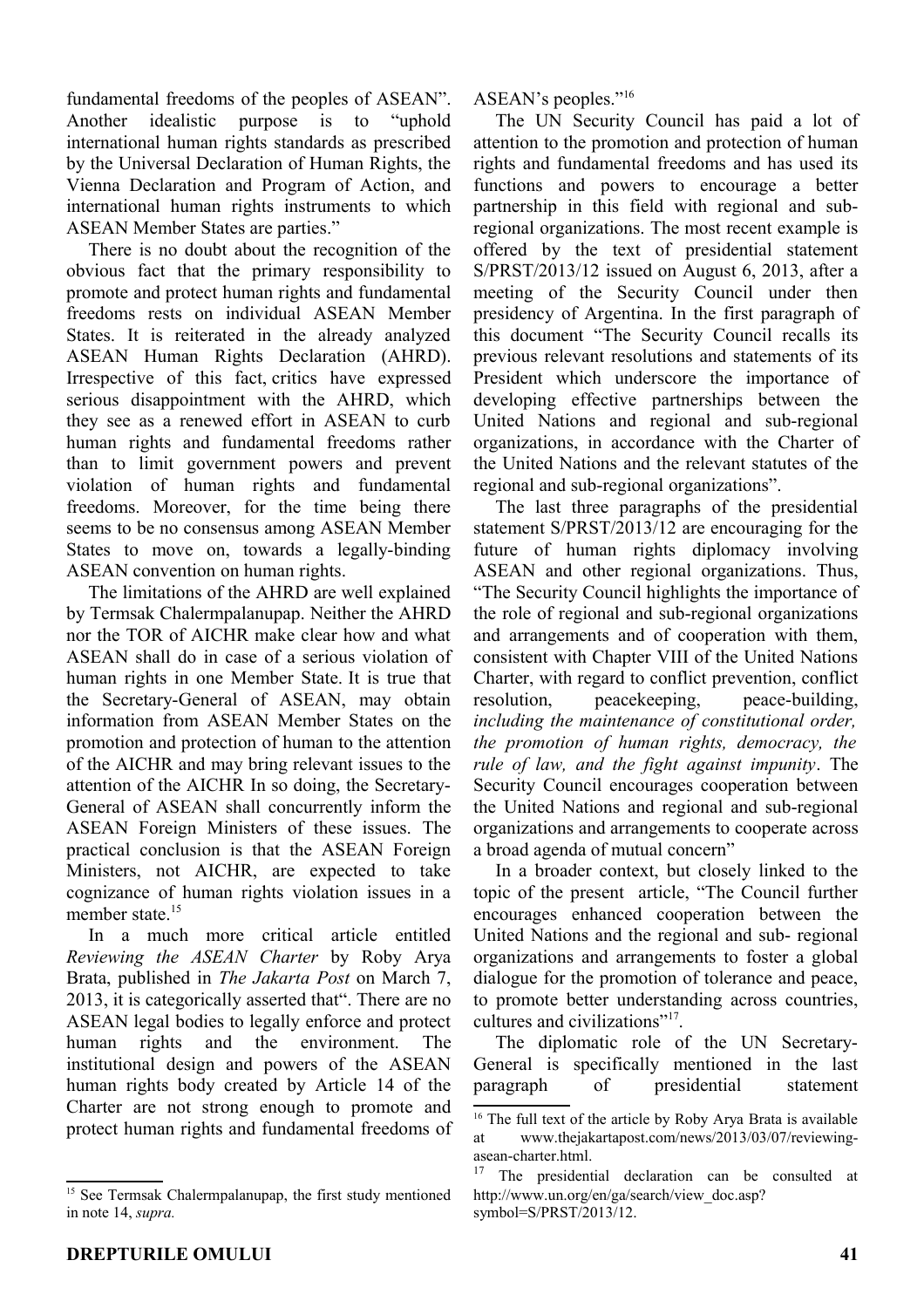S/PRST/2013/12.According to it, "The Security Council commends the Secretary-General's efforts to include in his regular reporting to the Security Council assessments of progress on the cooperation between the United Nations and relevant regional organizations, and requests that he continues such efforts. The Council further requests that the Secretary-General includes in his next biannual report to the Security Council and the General Assembly on Cooperation between the United Nations and regional and other organizations recommendations on ways to enhance cooperation between the United Nations and relevant regional and sub-regional organizations and arrangements."

The work to be done or continued in this field is immense. With particular reference to human rights diplomacy , the UN General Assembly in its resolution A/RES/67/110 of December 17, 2012, "*Encourages* cooperation between the United Nations and the Association of Southeast Asian Nations in the field of human rights " not only through the AICHR, but also, as specifically mentioned in this document, through the Association of Southeast Asian Nations Commission on the Promotion and Protection of the Rights of Women and Children, to enhance the promotion and protection of human rights, including the rights of women, children, the elderly and persons with disabilities, as well as the rights of migrant workers in accordance with national laws, regulations and policies of member States of the Association of Southeast Asian Nations and the principles contained in the Association of Southeast Asian Nations Declaration on the Protection and Promotion of the Rights of Migrant Workers.<sup>[18](#page-8-0)</sup>

In his Remarks at Security Council meeting on Cooperation between the UN and Regional and Sub-Regional Organizations in the Maintenance of Peace and Security on August 6, 2013, Secretary-General Ban Ki-moon, speaking as a chief diplomat of the world organization, said that "Regular joint consultations between the UN and the Association of Southeast Asian Nations continue to create important opportunities for mutual cooperation, including promoting peacebuilding, reconciliation and political reform in Myanmar, and preventive diplomacy in Mindanao"<sup>[19](#page-8-1)</sup>.

In the same context, Ban Ki-moon reminded that cooperation with the European Union is geographically and substantively wide-ranging. With the Organization for Security and Cooperation in Europe, the UN partners to advance human rights, confidence-building, counterterrorism and disarmament in southeastern Europe, the Caucasus and Central Asia.

From a diplomatic perspective, it is rewarding to note Ban Ki-moon's strong belief "in the combined value of our respective strengths. In his opinion, "Regional and sub-regional organizations have deep knowledge, unique insights and strong local networks. These elements are critical for mediation, planning a peacekeeping operation or helping a country to build lasting peace. To this equation, the United Nations adds its universal membership and legitimacy, long experience and operational capacity in the area of international peace and security".

Therefore, Ban Ki-moon advocated for building "ever more innovative and flexible partnership arrangements that draw on our respective strengths", because, in his view, "only through cooperation will we meet our shared aspirations for a more peaceful world"<sup>[20](#page-8-2)</sup>.

This assessment should be understood in the light of the current sad realities from the field of human rights. As pointed out in 2005 by Louise Arbour, the UN High Commissioner for Human Rights, "Without the implementation of widely ratified international treaties, there is no point in reaffirming or refining the meaning of human rights...They simply cease to exist...the world's approach to human rights diplomacy remains unsatisfactory, sporadic and selective". Therefore, in her opinion leadership is needed "in bringing about dispassionate analysis, focused calls for action, and sustained attention to human rights violations"<sup>[21](#page-8-3)</sup>.

In this connection both the UN and regional organizations, including ASEAN, should benefit from the guidelines contained in the comprehensive resolution 67/169. *Enhancement of international cooperation in the field of human rights* adopted by the UN General Assembly on December 20, 2012. In conformity with two paragraphs of this document, the UN General Assembly "*Calls upon* Member States, the

<span id="page-8-0"></span><sup>18</sup> See note 3 *supra.*

<span id="page-8-1"></span><sup>&</sup>lt;sup>19</sup> The full statement of Ban Ki-moon is available at www.un.org/sg/statements/index.asp?nid=7001.

<span id="page-8-2"></span><sup>20</sup> See note 19 *supra.*

<span id="page-8-3"></span> $21$  For the full text of the statement by Louise Arbor see www.un.org/News/briefings/docs/2005/db050314.doc.htm